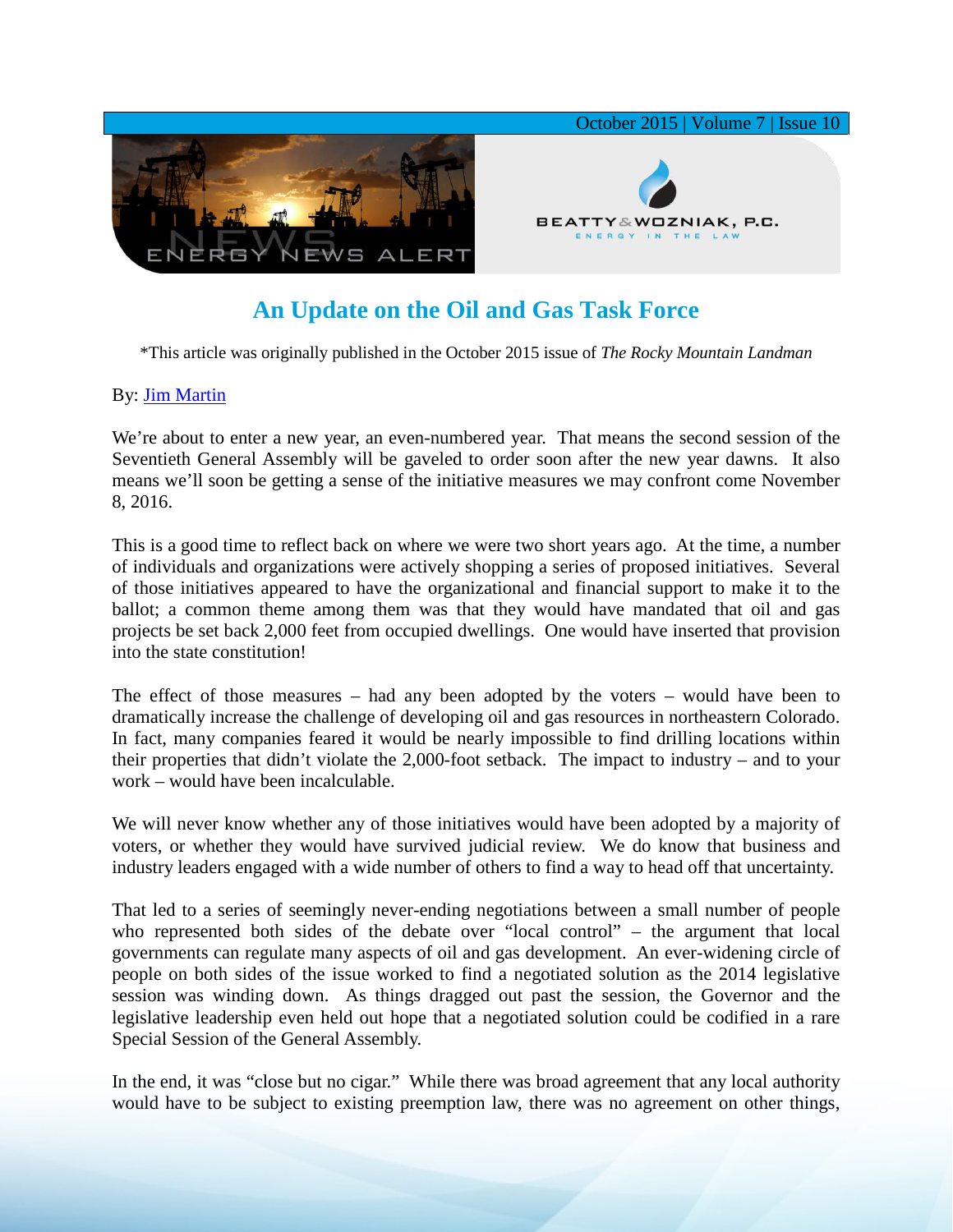especially giving local governments the authority to establish setbacks greater than the COGCC's even if the local governments' authority was strictly limited by statute.

So what next? The Governor refused to give up and continued to reach out to all sides in the debate. Ultimately, he secured agreement to establish a Task Force that would tackle the issues and try to come up with a set of policy and legislative recommendations. He appointed 21 members to the Task Force. They were widely representative of the state, and they represented three groups: civic leaders, the industry, and local government and the conservation community.

The Task Force met on seven separate occasions (often for two days), at locations across the state; every meeting was open to the public. At all but the last meeting, they sponsored a public comment period and heard from hundreds of people. The Task Force members raised a number of issues, and engaged in a robust discussion (perhaps an understatement).

In late February 2015, at their last meeting, the Task Force adopted 9 recommendations with support from at least 2/3 of the members (many with unanimous support). They forwarded those recommendations on to the Governor, along with a minority report.

Some of the majority recommendations received immediate support from policy makers while others are still in process. The General Assembly agreed to increase staffing at both the COGCC and the CDPHE for inspectors, enforcement specialists, and other positions. The General Assembly also endorsed the idea of establishing a citizen hotline at CDPHE so that citizens with complaints about health issues could contact agency personnel and get a response form the agency. CDPHE is still in a data gathering mode, so the recommendation for a health effects study was not ready to proceed, but it certainly will be on the agenda when the next legislative session convenes.

More important, the Task Force gave majority support to two recommendations that are designed to promote collaboration between local governments and operators.

Recommendation 17 focuses on proposed locations for large scale oil and gas facilities within urban areas. It would require operators to consult with the local government before finalizing a location for a large scale facility in an urban mitigation zone (which is already defined by the OGCC). The goal would be to reach agreement on a location along with appropriate mitigation, and the recommendation also provides for mediation if the parties agree to that.

Recommendation 20 is intended to encourage collaboration between operators and municipalities that want to better coordinate oil and gas development within their borders as part of their planning process. Under this recommendation, municipalities that request it could get from publicly traded companies information about approved and pending permit applications, as well as the kind of information about proven but undeveloped reserves that public companies provide to the Securities and Exchange Commission. Of course, this kind of information could change often, and the recommendation recognizes that. But ideally, it will enhance the kind of collaboration that already is occurring between operators and many municipalities.

Obviously, some parts of these proposals will affect how you do your work, especially in urban